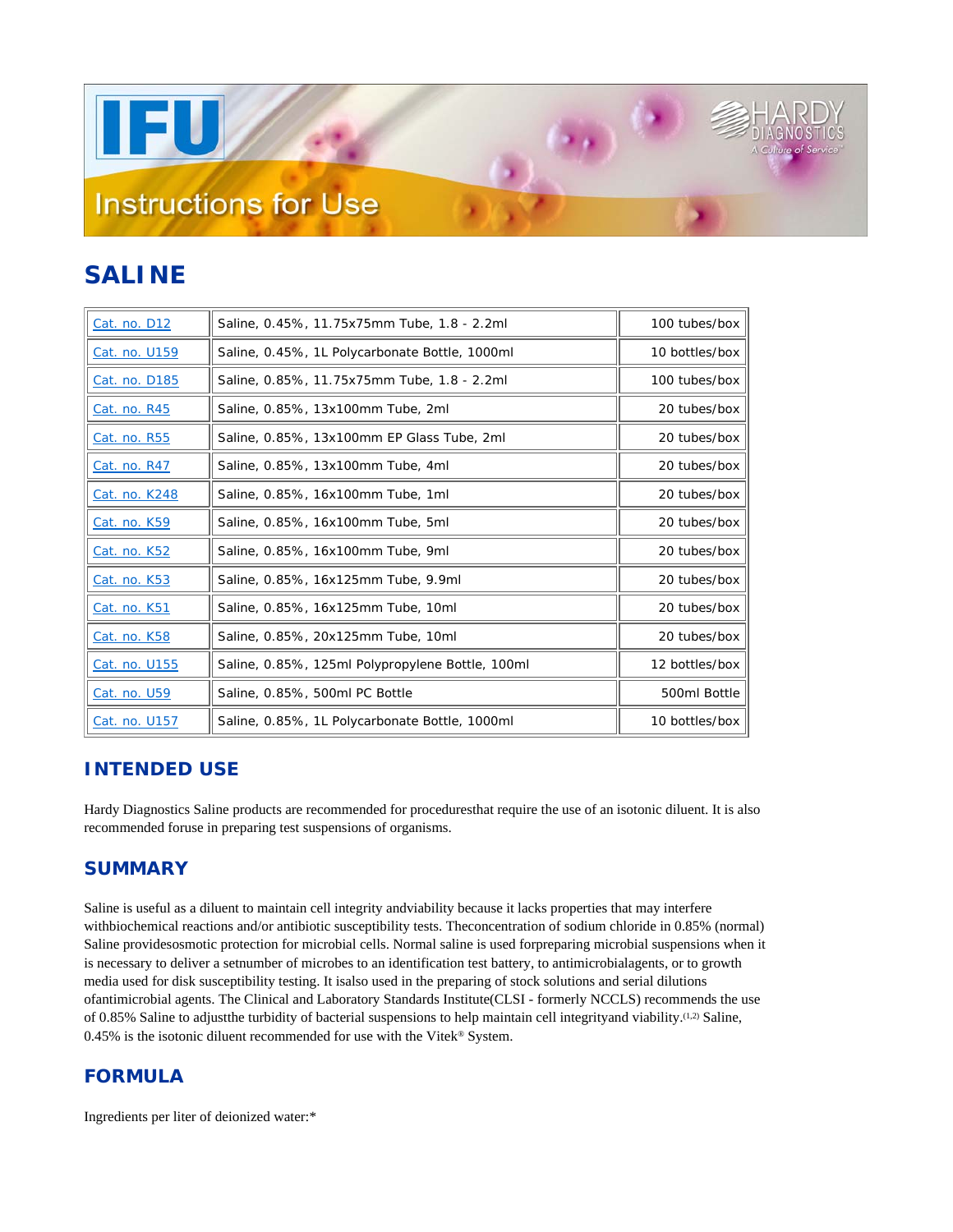| Saline, 0.45%:     |       |
|--------------------|-------|
| ll Sodium Chloride | 4.5gm |

| Saline, 0.85%:     |       |
|--------------------|-------|
| ll Sodium Chloride | 8.5gm |

Final pH of both solutions is  $6.5 +/- 1.0$  at  $25^{\circ}C.*$ 

\* Adjusted and/or supplemented as required to meet performance criteria.

\*\* Final pH of K59 is 5.5-7.0 at 25ºC which is compatible with the API® and Micro ID® enteric bacterial identification strips.

\*\* Final pH of D12 is 5.5-7.2 at 25ºC and is consistent with Vitek®/bioMerieux specifications for this product.

\*\* Final pH of D185 is 5.5-7.2 at 25ºC.

\*\* Final pH of U59 is 6.3-7.2 at 25ºC.

\*\* Final pH of K248 is 5.5-7.2 at 25ºC.

#### **STORAGE AND SHELF LIFE**

Storage: Upon receipt, store at 2-30°C away from direct light. Saline should not be used if there are any signs of deterioration (evaporation, discoloration), contamination, or if the expiration date has passed. Protect from excessive heat.

The expiration dating on the product label applies to the product in its intact packaging when stored as directed. The product may be used and tested up to the expiration date on the product label and incubated for the recommended quality control incubation times.

Refer to the document "Storage" for more information.

#### **PRECAUTIONS**

This product may contain components of animal origin. Certified knowledge of the origin and/or sanitary state of the animals does not guarantee the absence of transmissible pathogenic agents. Therefore, it is recommended that these products be treated as potentially infectious, and handle observing the usual universal blood precautions. Do not ingest, inhale, or allow to come into contact with skin.

This product is for *in vitro* diagnostic use only. It is to be used only by adequately trained and qualified laboratory personnel. Observe approved biohazard precautions and aseptic techniques. All laboratory specimens should be considered infectious and handled according to "standard precautions." The "Guidelines for Isolation Precautions" is available from the Centers for Disease Control and Prevention at www.cdc.gov/ncidod/dhqp/gl\_isolation.html.

For additional information regarding specific precautions for the prevention of the transmission of all infectious agents from laboratory instruments and materials, and for recommendations for the management of exposure to infectious disease, refer to CLSI document M-29: *Protection of Laboratory Workers from Occupationally Acquired Infections: Approved Guideline.* 

Sterilize all biohazard waste before disposal.

Refer to the document "Precautions When Using Media" for more information.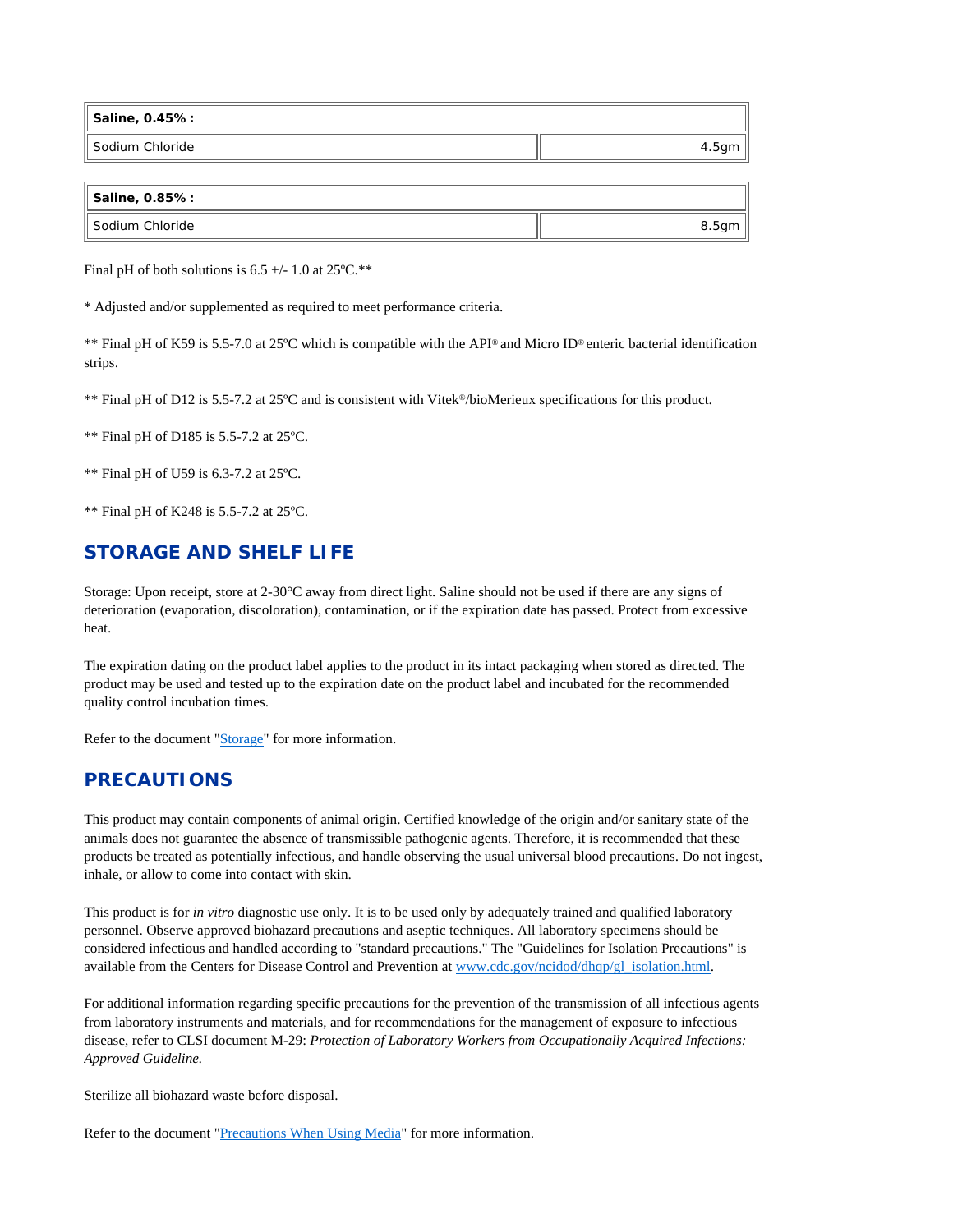Refer to the document SDS Search instructions on the Hardy Diagnostics' website for more information.

#### **PROCEDURE**

Specimen Collection: Specimen collection is not applicable since saline is not used in the primary isolation of microbes from clinical specimens.

Method of Use: Solutions for inoculation should be prepared by inoculating the diluent with one to five isolated colonies of test organism. The suspension should be adjusted to the concentration of the appropriate McFarland inoculum standard.

See the Clinical and Laboratory Standards Institute (CLSI - formerly NCCLS) publications "Standards for Antimicrobial Susceptibility Testing" for details on use of normal saline for Kirby-Bauer sensitivity standardization.(1,2)

Inoculation Procedure for Saline, 0.45% (Cat. no. D12) intended for Vitek®/bioMerieux System: It is recommended by the manufacturer of the luminometer to "blank" each tube prior to inoculation.

Quality and thickness of the glass may vary and cause differences int the luminometer's readings. For increased accuracy, after the inoculation of the tube, it is recommended to insert the tube back into the luminometer with the same orientation as when the tube was originally blanked.

#### **LIMITATIONS**

Saline lacks nutrient substances, and therefore does not support microbial growth. However, nutrient carry-over may allow growth to continue.

Failure to blank each tube individually before inoculation and orient the tube consistently after inoculation may lead to erroneous turbidity readings on the luminometer.

Refer to the document "Limitations of Procedures and Warranty" for more information.

#### **MATERIALS REQUIRED BUT NOT PROVIDED**

Standard microbiological supplies and equipment such as loops, other culture media, swabs, applicator sticks, incinerators, and incubators, etc., as well as serological and biochemical reagents, are not provided.

#### **QUALITY CONTROL**

Saline is not a growth medium. It is tested for sterility only.

#### **USER QUALITY CONTROL**

End users of commercially prepared culture media should perform QC testing in accordance with applicable government regulatory agencies, and in compliance with accreditation requirements. Hardy Diagnostics recommends end users check for signs of contamination and deterioration and, if dictated by laboratory quality control procedures or regulation, perform quality control testing to demonstrate growth or a positive reaction and to demonstrate inhibition or a negative reaction, if applicable. Hardy Diagnostics quality control testing is documented on the certificates of analysis (CofA) available from Hardy Diagnostics Certificates of Analysis website. In addition, refer to the following document "Finished Product Quality Control Procedures," for more information on QC or see reference(s) for more specific information.

#### **PHYSICAL APPEARANCE**

Saline should appear clear and colorless.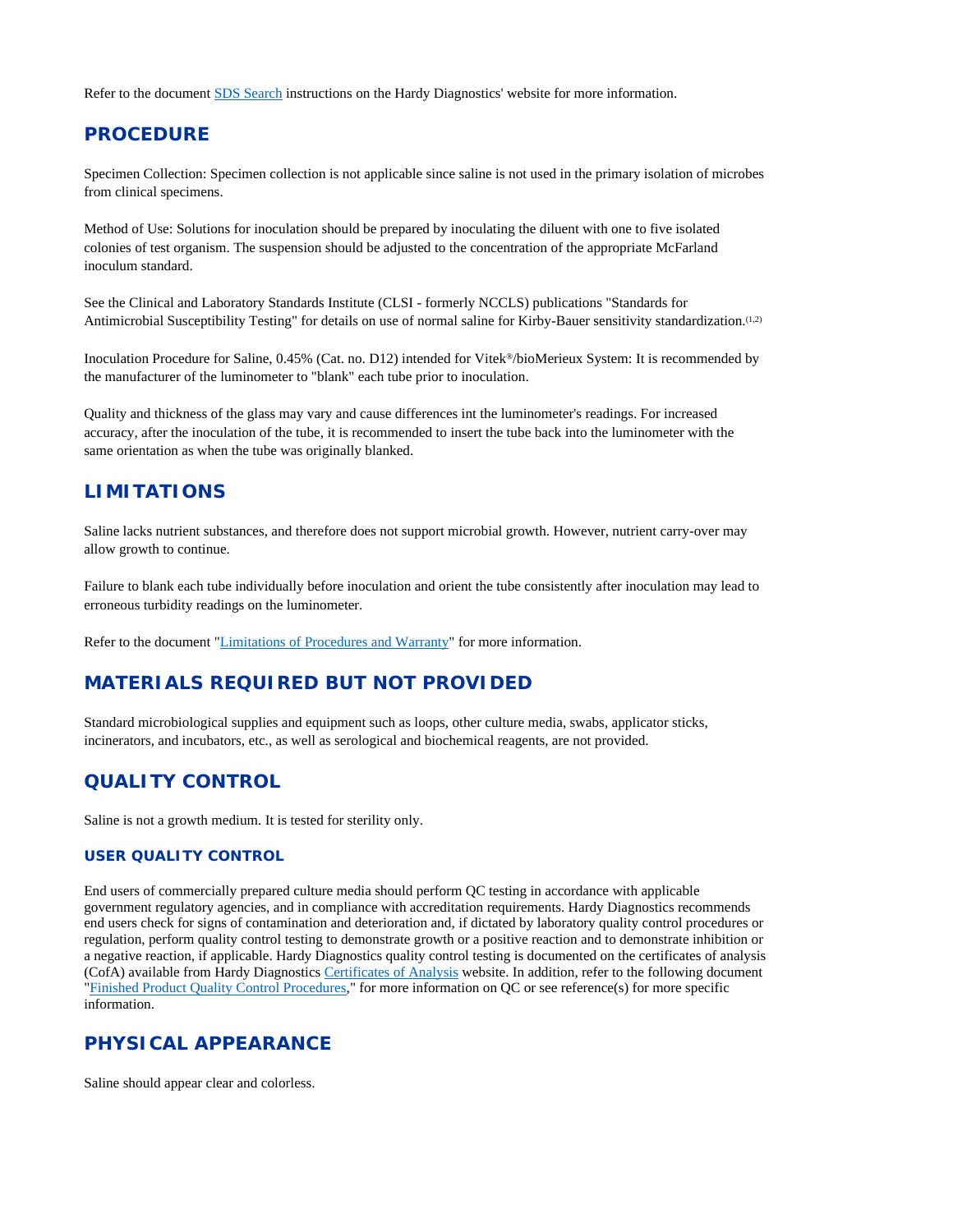

Saline, 0.45%, 2mL (Cat. no. R45).

#### **REFERENCES**

1. *Performance Standards for Antimicrobial Disk Susceptibility Tests,* 6th ed., M2-A11, Vol. 33, No. 1. 2013. Clinical Laboratory Standards Institute (CLSI - formerly NCCLS), Villanova, PA.

2. *Methods for Dilution Antimicrobial Susceptibility Test For Bacteria That Grow Aerobically,* M7-current edition. Clinical Laboratory Standards Institute (CLSI - formerly NCCLS), Villanova, PA.

3. Anderson, N.L., et al. *Cumitech 3B; Quality Systems in the Clinical Microbiology Laboratory,* Coordinating ed., A.S. Weissfeld. American Society for Microbiology, Washington, D.C.

4. Versalovic, J., et al. *Manual of Clinical Microbiology.* American Society for Microbiology, Washington, D.C.

5. Tille, P., et al. *Bailey and Scott's Diagnostic Microbiology,* C.V. Mosby Company, St. Louis, MO.

6. Isenberg, H.D. *Clinical Microbiology Procedures Handbook,* Vol. I, II & III. American Society for Microbiology, Washington, D.C.

API® and Vitek® are registered trademarks of bioMerieux, France. Micro ID® is a registered trademark of Organon Teknika.

IFU-10743[C]



1430 West McCoy Lane, Santa Maria, CA 93455, USA Phone: (805) 346-2766 ext. 5658 Fax: (805) 346-2760 Website: www.HardyDiagnostics.com Email: TechService@HardyDiagnostics.com Ordering Information

Distribution Centers: California · Washington · Utah · Arizona · Texas · Ohio · New York · Florida · North Carolina

The Hardy Diagnostics manufacturing facility and quality